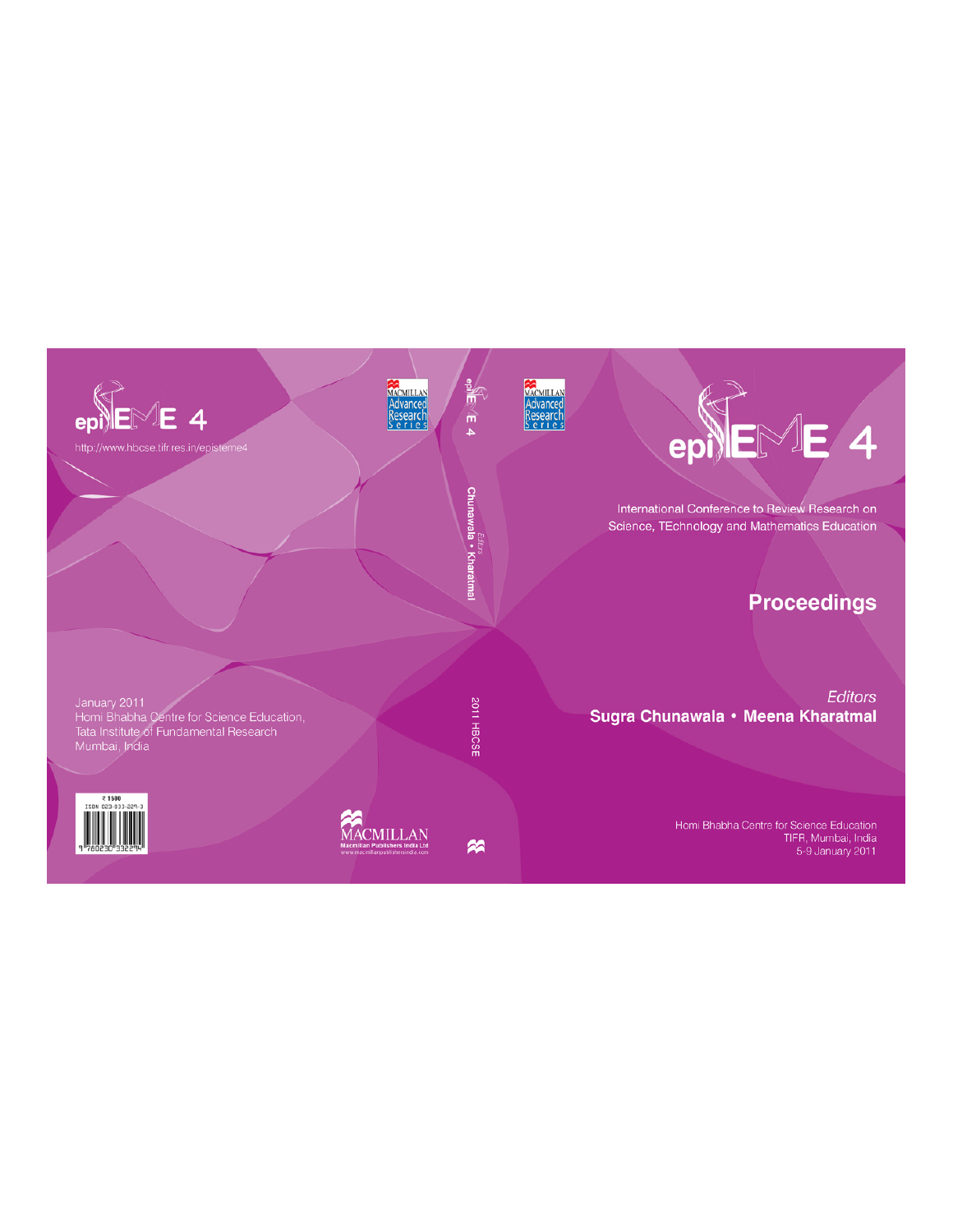# **EPISTEMICS OF QUANTUM MECHANICS – A STUDY OF IDEAS HELD BY STUDENTS AND TEACHERS**

## *Manasi Goswami and Bijay Parida*

*Regional Institute of Education (NCERT), Bhubaneswar, India* manasigoswami1@yahoo.com, bijaykumarparida2003@yahoo.co.in

*A diagnostic test has been administered to 47 postgraduate students, 12 undergraduate students, and 15 teachers, supplemented by interviews, to probe their conceptual difficulties and alternative thinking in interpreting, explaining and drawing inferences while answering qualitative questions in introductory quantum mechanics. We find that the respondents have common as well as individual difficulties in this domain. These identified difficulties have been analyzed. Explicit reasons, which may be the genesis of common misconceptions, have been outlined. The study can help students to revisit those concepts where they have understanding difficulties and sensitize practicing teachers to frame better curricula and pedagogies for teaching undergraduate and postgraduate quantum mechanics. This is highly relevant in the current context of constructivist approach to physics education.*

**Keywords:** Alternative conceptions, Quantum mechanics

## **INTRODUCTION**

"Effective teaching does not simply teach students what is correct – it also insures that students do not believe what is incorrect" (Styer, 1996). In this context, study of conceptual issues of quantum mechanics has become an important concern of physics education (Müller & Wiesner, 2002; Singh, 2001, 2008; Styer, 1996). Unlike classical mechanics, the realm of quantum physics deals with phenomena not directly observable in everyday experience. In classical mechanics, misconceptions/alternative conceptions mostly arise from everyday observations and generalizations made by the students. However, the origin of misconceptions/alternative conceptions in quantum mechanics may be attributed to mental processes because such concepts are far from everyday observations and experiences. It is observed that teachers also possess these conceptual difficulties. Empirical observations suggest that these difficulties are easy to slip into. Hence, sometimes it may be just sufficient to identify the existence of such misconceptions. Such identification can sensitize the practicing teachers to some of the difficulties students are likely to face. Moreover, analysis and diagnosis of such difficulties can prove to be a valuable tool to design the course curriculum in quantum mechanics for postgraduate and undergraduate students.

In recent years, there have been a number of investigations of students' difficulties in understanding quantum mechanics (Müller & Wiesner, 2002; Singh, 2001, 2008). Styer (1996) has documented several common misconceptions regarding quantum mechanics. Some studies have also been conducted on the structure of basic quantum mechanics course (Müller & Wiesner, 2002). Most of these works have been carried out on the students of American (Singh, 2001, 2008) and German Universities (Müller & Wiesner, 2002). However, no such elaborate study seems to have been carried out on undergraduate/postgraduate students of Indian universities/ colleges, where quantum mechanics is an essential ingredient in the curricula of physics. Studies conducted outside have mainly focused on advanced level quantum mechanics and most of the students' misconceptions have been diagnosed through interviews (Müller & Wiesner, 2002; Singh, 2001, 2008). In the present study we have tried to diagnose the understanding of undergraduate and postgraduate students of a few Indian Universities and Institutes apart from some teachers, in the domain of introductory quantum mechanics. In the following sections we present the test design followed by the analysis of question-wise responses, and conclusions. We expect the findings will help students and teachers in this important domain of study.

#### **TEST DESIGN**

The diagnostic test comprises of 5 questions on basic aspects of quantum mechanics. Before administration they were ratified by the physics faculty members of National Institute of Science Education and Research (NISER), Bhubaneswar and Utkal University, Bhubaneswar. The first two questions have been structured following the list of Styer (1996) and the rest are designed to probe the understanding of the three fundamental equations of quantum mechanics. The test was administered to 47 postgraduate students (23 from Utkal University and 24 from Pondicherry Central University), 12 undergraduate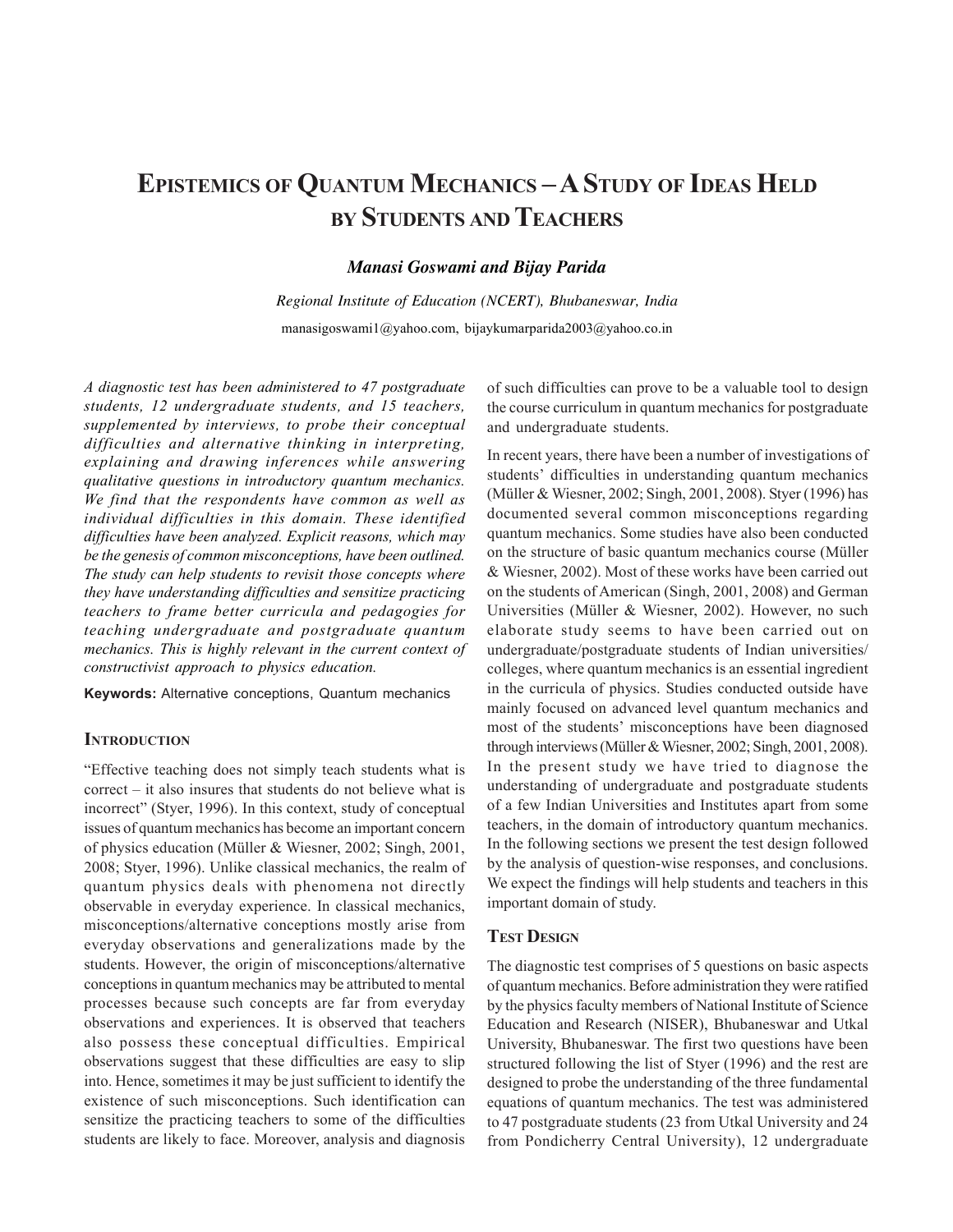students from NISER, and 15 teachers who were attending a Refresher Course in Physics at Institute of Physics (IoP), Bhubaneswar. We have also taken interviews of 7 postgraduate students of Utkal University and 8 undergraduate students of NISER. Our sample population includes undergraduate students of a national institute, who have taken two courses of quantum mechanics, and postgraduate students from a state university and a central university who have taken three courses of quantum mechanics (including one during their graduation). The participating teachers have 5-10 years experience in teaching quantum mechanics. Maximum time given to answer the questions was one hour and time for interview was not specified. The test was conducted in a group situation whereas interviews were conducted individually. Each interview was structured around why a respondent gave a particular answer to a test item and the follow-up questions. The interviews were recorded and later transcribed.

#### **ANALYSIS OF RESPONSES**

The responses, both in written and oral forms, have been analyzed question-wise below. Wherever possible, the present findings have been compared with the earlier findings, available in the literature. We have tried to find the genesis of misconceptions which may be due to the pedagogy, respondents' background, curricula, textbooks and institutions.

#### *Q1. What is the dimension of a wave function?*

In our written diagnostic test, 7 out of 12 undergraduate students of NISER (58%) wrongly recognized wave function as dimensionless whereas 14 out of 23 students of Utkal University (61%) recognized it as having dimension L-3/2. Surprisingly 3 out of 15 teachers (20%) believe that wave function is dimensionless and 7 teachers (50%) believe it to have dimension of length. However, in the interviews, the dimension attributed to wave function varies from dimensionless to LT, L-1/2, L-3/2, and L-n/2 (where n means n-dimensional space) etc. One typical reason given by the student for assigning length (L) and time (T) as the dimension of the wave function is, "Wave function is represented by  $\psi$  (x, t), so it is space and time dependent and hence dimension is L and T". Interestingly, the student who gave dimension of wave function as L-1/2 argued his answer in this way, "Since  $\psi(x) = (2/L) 1/2 \sin(n \pi x/L)$ ,  $\psi(x)^* \psi(x) = 1/L$ . So  $\psi$  (x) has dimension of L-1/2". The reason for dimension of wave function to be L-3/2 was worked out by a student during interview in the following way:  $\psi^* \psi \, d^3 r = 1$ ,  $\psi | N |^2 |\psi |^2$  $d^3r=1$ ,  $\vert N \vert^2 \vert \psi \vert^2 =1/V=L^{-3}$  so  $\psi = L^{-3/2}$ . A student who claimed that wave function is dimensionless argued this way, "ψ has no physical interpretation, but probability associated with the wave function has some meaning and probability is dimensionless, so wave function is dimensionless". As an anticipated alternative conception, maximum number of students gave the statement: "  $|\psi(x)|^2$  gives the probability of finding a particle at a point x". With the help of some guided questions we could convince them that  $|\psi(x)|^2 \Delta x$  is the probability of finding the particle within an interval  $\Delta x$  around x. So, in the limit  $\Delta x \rightarrow 0$ ,  $|\psi(x)|^2 \Delta x = 0$ , which means probability of finding a particle at a definite location is vanishingly small.

Many students were found to keep on contradicting their own statements/ideas on probability, sum of all probabilities, integration over all probabilities, etc. One example of such a contradiction was the situation when the same student made three different statements like, "Dimension of the wave function is L<sup>-1/2</sup>;  $|\psi(x)|^2$  is the probability of finding the particle at any particular position x; probability is dimensionless". The plight of another student to reason out his own statement, "The integral over all probabilities must be 1", was observed when he admitted that probability is discrete. It is clear that most of the students have not distinguished the fact that unlike classical probability quantum probability is a distribution.

On being asked about the dimension of a wave function of a system of two non-interacting particles in 3 dimensions the student answered that it would be L-6. He missed the link that the wave function  $\psi(\mathbf{r}_1, \mathbf{r}_2)$  is now in the product space  $\psi(\mathbf{r}_1) \psi$  $(r<sub>2</sub>)$  and in product space, dimensions of wave functions add up. So the dimension would be  $L^{-3}$ .

## *Q2. The probability density*  $|\psi(x)|^2$  completely specifies *the quantum state* ψ *(x). Give your argument in favor or against this.*

In our diagnostic written test 75% undergraduate students of NISER and 13% students each from Utkal and Pondicherry universities and 40% teachers gave the right answer but without any justification. Similarly, during interview also 41% students gave the right answer but with incorrect justifications. The following examples are typical: "It does not give a deterministic value, it gives only probabilistic value". "No, because the quantum state of  $\psi(x)$  may be complex but the probability is always real". "No, it does not specify energy". On being asked what is not specified in  $|\psi(x)|^2$  one student answered, "Eigen value, amplitude". This shows the lack of realization of the significance of phase in a wave function. In most of the quantum measurement problems usually dealt with in basic quantum mechanics course, phase does not matter. One student was asked to compare  $|\psi(x)|^2$ for two different stationary states, one with real and another with complex energy and then to identify which state corresponds to decaying state. At first, he was reluctant to accept energy as complex, but later could understand that the imaginary part of energy plays the role of phase and is indispensable to describing a decaying state.

The student who argued in favor of the statement in the question said, "  $|\psi(x)|^2$  specifies completely the probability of finding the particle in quantum state  $\psi(x)$  because it does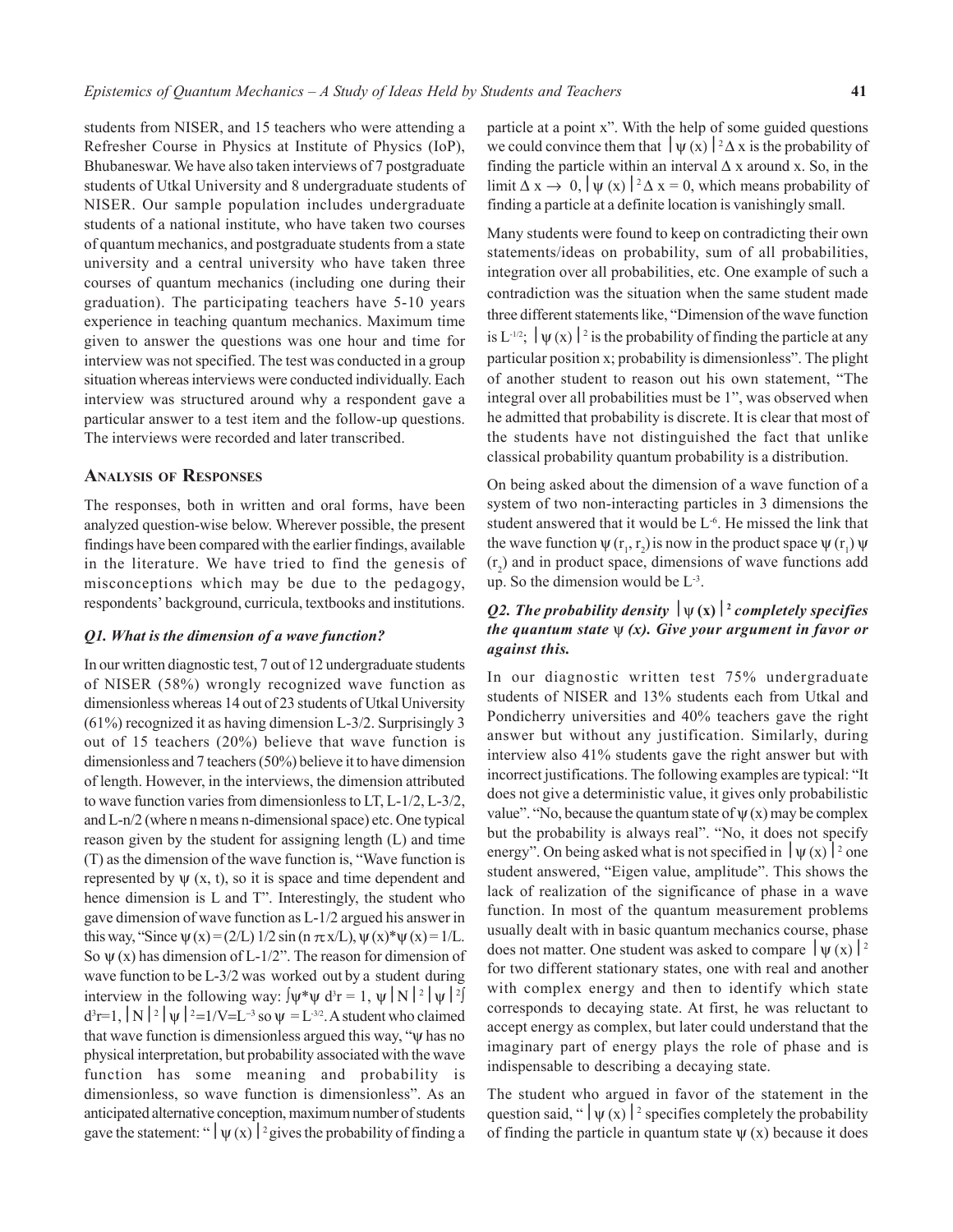not depend on time". On being asked to be precise, she said, "∫  $|\psi(x)|^2 dx$  is always one". A good remedial to this misconception is to assign an exercise calculating the expectation values for momenta of two Gaussian wave packets (Ghatak & Loknathan, 2007; Styer, 1996), say  $\psi_1 = (1/\Pi \sigma^2)^{1/4}$  $\exp(-x^2/2\sigma^2 + ip_1x/\hbar)$  and  $\psi_2 = (1\Pi \sigma^2)^{1/4} \exp(-x^2/2 \sigma^2 + ip_2x/\hbar)$ with identical probability densities but different phases, and hence with different expected momenta  $p_1$  and  $p_2$ . Such problems that provide meaningful conceptual reinforcement are desirable for better understanding.

## *Q3. What do you understand from the equation*  $\hat{H}\psi = E \psi$ ?

This short form equation carries a lot of quantum description. So, we were interested to probe the alternative conceptions of the students on this equation. In our written diagnostic test only 31 % students of Utkal University and 33 % teachers have rightly identified it as an eigen value equation. But maximum percentage of undergraduate and postgraduate students in the written test and interview presented the same usual statement, "When operates on  $\psi$  it gives the eigen value E and the same state  $\psi$ ". According to a recent study conducted by Singh (2008) 11% graduate students of United States believe that any statement involving a Hamiltonian operator acting on a state is a statement about the measurement of energy. To compare the ideas of Indian students with those of American students on this issue we asked the students whether this statement refers to measurement of energy. Sixty eight percent of all the students denied it and others were not even aware of such measurement. A typical denial goes like this, "It is a mathematical formalism and if it were an energy measurement operation, then eigen function would have collapsed to a different state". We intended the respondents to recognize that Hamiltonian acting on any state of the system  $\Psi$  will give the same state back only when  $\psi$  is stationery i.e. when Hamiltonian is independent of time. Interestingly, 20% teachers have interpreted the equation  $\hat{H} \psi = E \psi$  as conservation of energy and the same view is expressed by 32% NISER students in interviews. We expect them to understand that although energy is conserved,  $\hat{H} \psi = E \psi$  need not be always true even if the Hamiltonian is time independent. For example, if  $\psi$  is a linear superposition of stationery states,  $\hat{H} \Psi = E \Psi$  although energy is conserved (Kuila, 2008; Singh, 2008). In the written test one student wrote, "The particle describing wave like motion is given by ψ and has energy E". Another student identified the equation as Schrodinger's equation but could not recognize it as timeindependent. When asked about the characteristics of stationary state he referred to it as a quantum state of constant energy but could not mention any other attributes of the stationary state.

#### *Q4. What is the meaning of* Δ *E and* Δ *t in the equation of uncertainty relation*  $\Delta$  *E.* $\Delta$  *t*  $\geq \frac{\hbar}{2}$ ?

Eighty four percent students during interview uttered the same sentence to describe the time-energy uncertainty relation, "If we measure time precisely we cannot measure energy

precisely". It is clear that students have understood this relation very much in line with position–momentum uncertainty relation. One student said, "x and  $p_x$  are canonical conjugate so also E and t, hence both the relations are analogous". On being asked whether time is an operator and how time has entered into quantum description, a student replied, "Time has entered through the energy operator i  $\hbar$  (d/dt)". It may be concluded that students do not realize that observables are represented as Hermitian operators and time entered quantum description as a parameter. Even if time-energy uncertainty relation looks analogous to position-momentum uncertainty relation the former cannot be interpreted in line with the latter. Eighty three percent undergraduate students of NISER, 46% postgraduate students and 53% teachers in written test identify ΔE and Δt as uncertainties in measurement of energy and time. During interview we asked, "If we look at a hydrogen atom for a very brief period of time, say a μsec, then what will happen to its sharp transition lines?" One student promptly said, "Δ E will become broad and it will look continuous". We intended the students to realize that the relation  $\Delta E \cdot \Delta t \ge \hbar/2$  implies, if the dynamical state exists only for a characteristic time of order Δt, then the energy of the state cannot be defined (Bransden & Joachain, 2004) to a precision better than  $\hbar \Delta t$ . Interestingly, one NISER student identified it as an interpretation of conservation of energy. He argued, "We have calculated pion mass using the relation  $\Delta E \Delta t \geq \hbar /2$  which preserves the conservation of energy". The students ought to realize that one of the interpretations of  $\Delta E \cdot \Delta t \ge \hbar/2$  is that the principle of conservation of energy may be violated by an amount ΔE for a time interval  $\Delta t$ , related through the uncertainty principle. This interpretation helps in understanding the generation of virtual particles in quantum mechanical processes.

## *Q5. What is the condition for the de Broglie description of a quantum particle?*

In our written test only 25% undergraduate students of NISER and 8% postgraduate students have written the condition correctly. Others have just realized it as an equation for waveparticle duality. However, our intention is to probe the understanding of students on the various ideas hidden in this simple equation. On being asked to describe the situation when  $p = 0$ , the students promptly answered, " $\lambda$  will be  $\infty$ ". But they could not explain it physically. One NISER student replied, " $p = 0$ " means particle at rest, so  $E = 0$  but this state is not allowed in quantum mechanics". To probe in detail the students' understanding on the consequence of definite momentum we asked them to work out the probability density of finding a particle which is in a definite momentum eigen state. One student rightly derived the wave function as  $\hbar(x) = C e^{i p x \hbar}$  and  $|\psi(x)|^2$  $= |C|^{2}$ . But, even then, he could not interpret the result that this shows uniform distribution which means the particle is likely